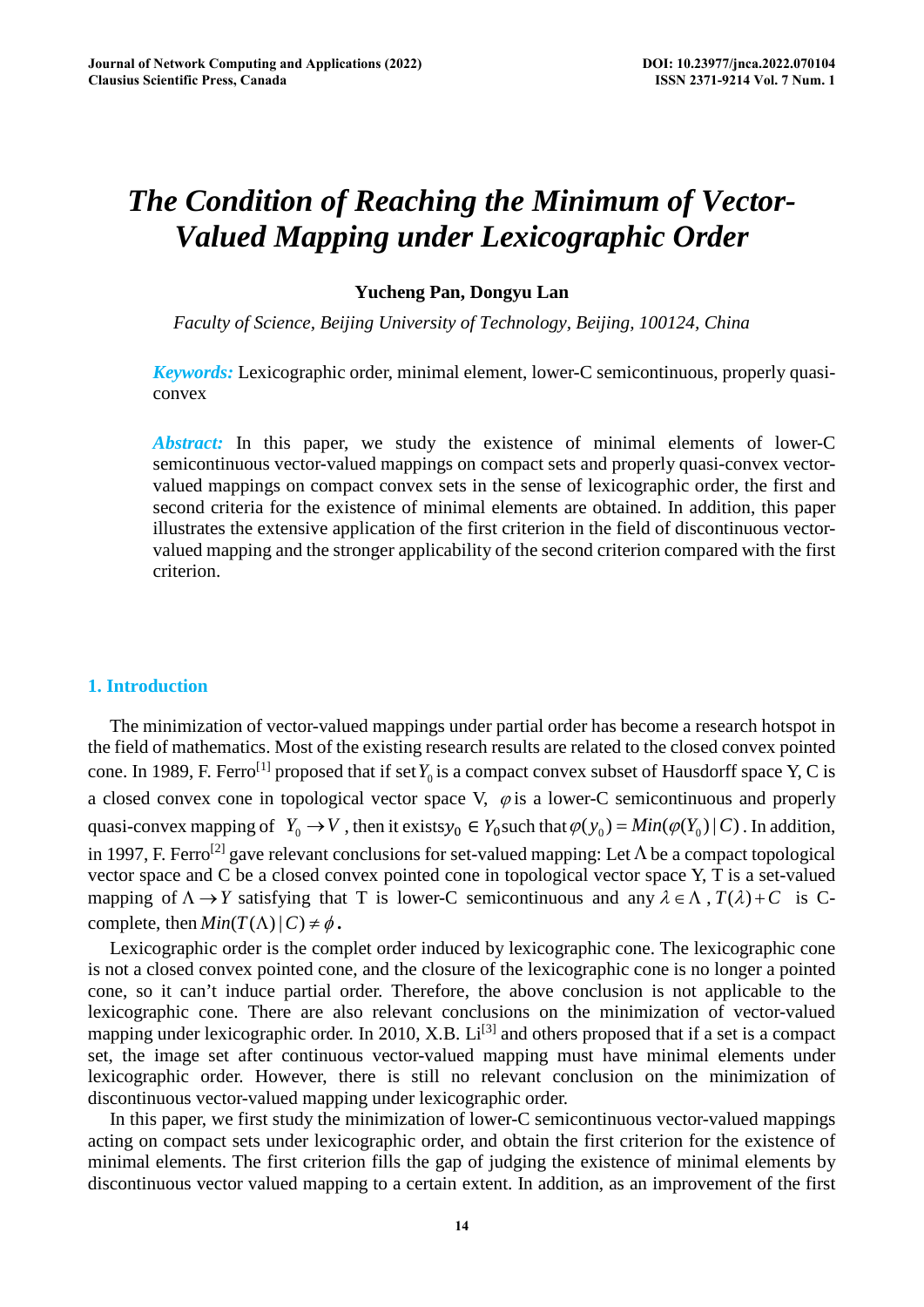criterion, this paper also proposes the second criterion for the existence of minimal elements. The second criterion is not only applicable to the existence of minimal elements for discontinuous vector valued mappings, but also stronger than the first criterion in the application of the category of continuous vector valued mappings.

### **2. Preparation knowledge**

Let E be a topological vector space, and we call the nonempty subset C of E a cone if  $\lambda \cdot C \subset C$ for every  $\lambda \ge 0$ . C is called a convex cone if and only if  $C+C \subset C$ . In addition, we call C a pointed cone if  $C \cap (-C) = \{\theta\}$  where  $\theta$  represents the zero element in E. Throughout this paper, unless specified otherwise, we default that E is the topological vector space and C is a pointed convex cone in E.

**Definition 1.1**<sup>[3]</sup>: Let  $I_n = \{1, 2, \dots n\}$ , for any  $v \in \mathbb{R}^n$  and  $i \in I_n$ ,  $v_i$  denote the j-th coordinate of v. The lexicographic cone of  $\mathbb{R}^n$  is defined as the set of all vectors whose first nonzero coordinate (if any) is positive:

 $K_{lex} = \{0\} \cup \{v \in \mathbb{R}^n : \exists i \in I_n \text{ s.t. } v_i > 0\}$ ; Not exist  $j \in I_n$ ,  $j < i \text{ s.t. } v_i \neq 0\}$ 

**Definition 1.2<sup>[4]</sup>:** The partial order relationship between elements in E is defined as:  $y_1 \le y_2$ , if  $y_2 - y_1 \in C$ . In particular, if C is a lexicographic cone, this partial order relationship is called lexicographic order.

**Definition 1.3**<sup>[5]</sup>: Let B be a nonempty subset of E. Say  $y_0$  is the minimal element of B if  $B \bigcap (y_0 - C) = \{y_0\}$ . Record the set composed of all minimal elements in B as *Min*( $B \mid C$ ).

In particular, when C is a lexicographic cone,  $Min(B|C)$  is a singleton.

**Definition 1.4<sup>[1]</sup>:** Let X be a nonempty subset of E, vector-valued mapping  $f: X \rightarrow Z$  is called lower-C semicontinuous if set  $f^{-1}(z-C) = \{x \in X : f(x) \in z-C\}$  is closed in X for any  $z \in Z$ .

**Definition 1.5**<sup>[6]</sup>: Let X and Y be topological spaces, the mapping  $f: X \rightarrow Y$  is said to be continuous at point  $x \in X$ , if for any open set U containing point f(x) in Y, it exists open set V in X s.t.  $x \in V$  and  $f(V) \subset U$ . If f is continuous at every point of topological space X, then f is called a continuous mapping.

**Definition 1.6**<sup>[7]</sup>: A set  $A \subset E$  is said to be strongly C-complete, if it has no covers of the form  $\{(x_{\alpha}-C)^c : \alpha \in I\}$ , with  $\{x_{\alpha}\}\$  being a decreasing net in A.

**Definition 1.7**<sup>[8]</sup>: Let  $A \subseteq E$  and  $x \in E$ . The set  $A \cap (x - C)$  is called a section of A at x.

**Definition 1.8**<sup>[9]</sup>: Let Y be a convex set in E, We say that  $\varphi: Y \to R^n$  is properly quasi-convex, if for every  $y_1, y_2 \in Y$ , and  $t \in [0,1]$ , we have

$$
\varphi(ty_1 + (1-t)y_2) \le \varphi(y_1)
$$
, or  $\varphi(ty_1 + (1-t)y_2) \le \varphi(y_2)$ .

For the convenience of narration, this paper records the lexicographic cone as  $K_{lex}$ , the cone hull of X is recorded as  $cone(X)$ , the convex hull of X is recorded as  $conv\{X\}$ , the boundary of X is recorded as  $\partial(X)$ .

## **3. The first criterion for the existence of minimal elements**

Lemma 2.1<sup>[10]</sup>: Let E be Hausdorff topological vector space, A is a nonempty subset in E, C is a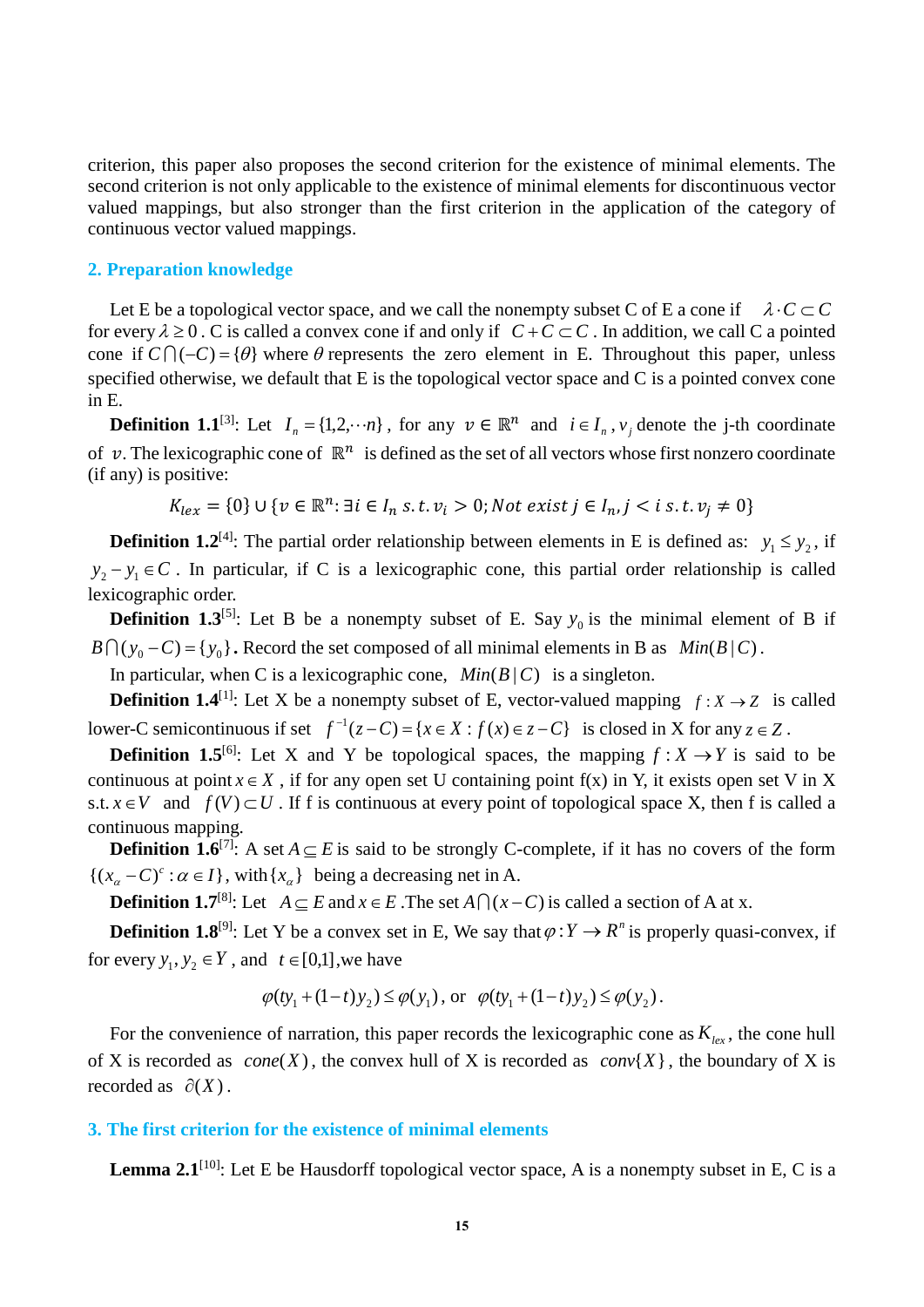pointed convex cone in E.  $Min(A|C)$  is nonempty if and only if A has a nonempty strongly Ccomplete section.

Obviously, if A is strongly C-complete, then  $Min(A|C) \neq \emptyset$ . This is because if we take any  $m \in E$ , it is easy to know that  $A \cap (m - C)$  is strongly C-complete.

**Theorem 2.1**: Let X be Hausdorff topological vector space,  $X_0 \subseteq X$  and  $X_0$  is a compact set. If  $f: X \to \mathbb{R}^n$  is lower-  $K_{lex}$  semicontinuous, then  $Min(f(X_0) | K_{lex}) \neq \emptyset$ .

**Proof:** By Lemma 2.1, it only prove that  $f(X_0)$  is strongly  $K_{lex}$  − complete. By the contrary, assume that  $f(X_0)$  is not strongly  $K_{lex}$  − complete, then  $f(X_0)$  has a coverage of the form  $\{(f(x_{\alpha} - K_{lex})^c : \alpha \in I\},\$  where  $\{f(x_{\alpha})\}$  is a decreasing net in  $f(X_0)$ . Then

$$
f(X_0) \subseteq \bigcup_{\alpha \in I} (f(x_\alpha) - K_{\text{lex}})^c,
$$

Therefore

$$
X_0 \subseteq f^{-1}[\bigcup_{\alpha \in I} (f(x_\alpha) - K_{\text{lex}})^c] = \bigcup_{\alpha \in I} f^{-1}[(f(x_\alpha) - K_{\text{lex}})^c] = \bigcup_{\alpha \in I} [f^{-1}(f(x_\alpha) - K_{\text{lex}})]^c
$$

Since f is lower-  $K_{lex}$  semicontinuous, then for  $\forall \alpha \in I$ ,  $f^{-1}[f(x_{\alpha}) - K_{lex}]$  is closed in  $X_0$ . So *c*  $\bigcup_{\alpha \in I} [f^{-1}(f(x_{\alpha}) - K_{lex})]^c$  is a open coverage of  $X_0$ . Since  $X_0$  is a compact set, then it exists

$$
\{\alpha_1,\alpha_2\cdots\alpha_n\}\subseteq I \text{ s.t. } X_0\subseteq \bigcup_{i=1}^n [f^{-1}(f(x_{\alpha_i})-K_{lex})]^c.
$$

Then

$$
f(X_0) \subseteq f\{\bigcup_{i=1}^n [f^{-1}(f(x_{\alpha_i}) - K_{lex})]^c\} = \bigcup_{i=1}^n f\{[f^{-1}(f(x_{\alpha_i}) - K_{lex})]^c\}
$$
  

$$
= \bigcup_{i=1}^n f[f^{-1}((f(x_{\alpha_i}) - K_{lex})^c)] = \bigcup_{i=1}^n (f(x_{\alpha_i}) - K_{lex})^c.
$$

This is impossible by the contradiction assumption which implied  $\{(f(x_{\alpha} - K_{\text{lex}})^c)\}$  is a coverage of  $f(X_0)$ . Therefore  $f(X_0)$  is strongly  $K_{lex}$  − complete, and  $Min(f(X_0) | K_{lex}) \neq \emptyset$ .

In reference [3], X.B.  $Li^{[3]}$  and others put forward relevant conclusions on the existence of minimal elements under lexicographic order for continuous vector-valued mappings acting on compact sets. However, when vector-valued mappings are discontinuous mappings, this conclusion cannot be used to judge the existence of minimal elements. As illustrated in example 2.2 below, the first criterion for the existence of minimal elements fills the gap in judging the existence of minimal elements when the mapping is discontinuous to a certain degree.

**Example 2.2**: let  $X_0 = \{(x, y) | -1 \le x \le 1, -1 \le y \le 1\}$ ,  $f: R^2 \to R^2$  satisfies

$$
f(x, y) = \left\{ (z_1, z_2) \middle| \ z_1 = x, z_2 = \begin{cases} 1, & -1 \le x \le 0 \\ 2, & 0 < x \le 1 \end{cases} \right\}.
$$

Obviously,  $X_0$  is a compact set in  $R^2$  and f is not continuous. Since any  $z = (z_1, z_2) \in f(X_0)$ ,

$$
f^{-1}(z - K_{lex}) = \{(x, y) \mid -1 \le x \le z_1, -1 \le y \le 1\}
$$

is closed in  $X_0$ , so f is  $K_{lex}$  − complete. In fact, it is not difficult to find that (-1,1) is the minimal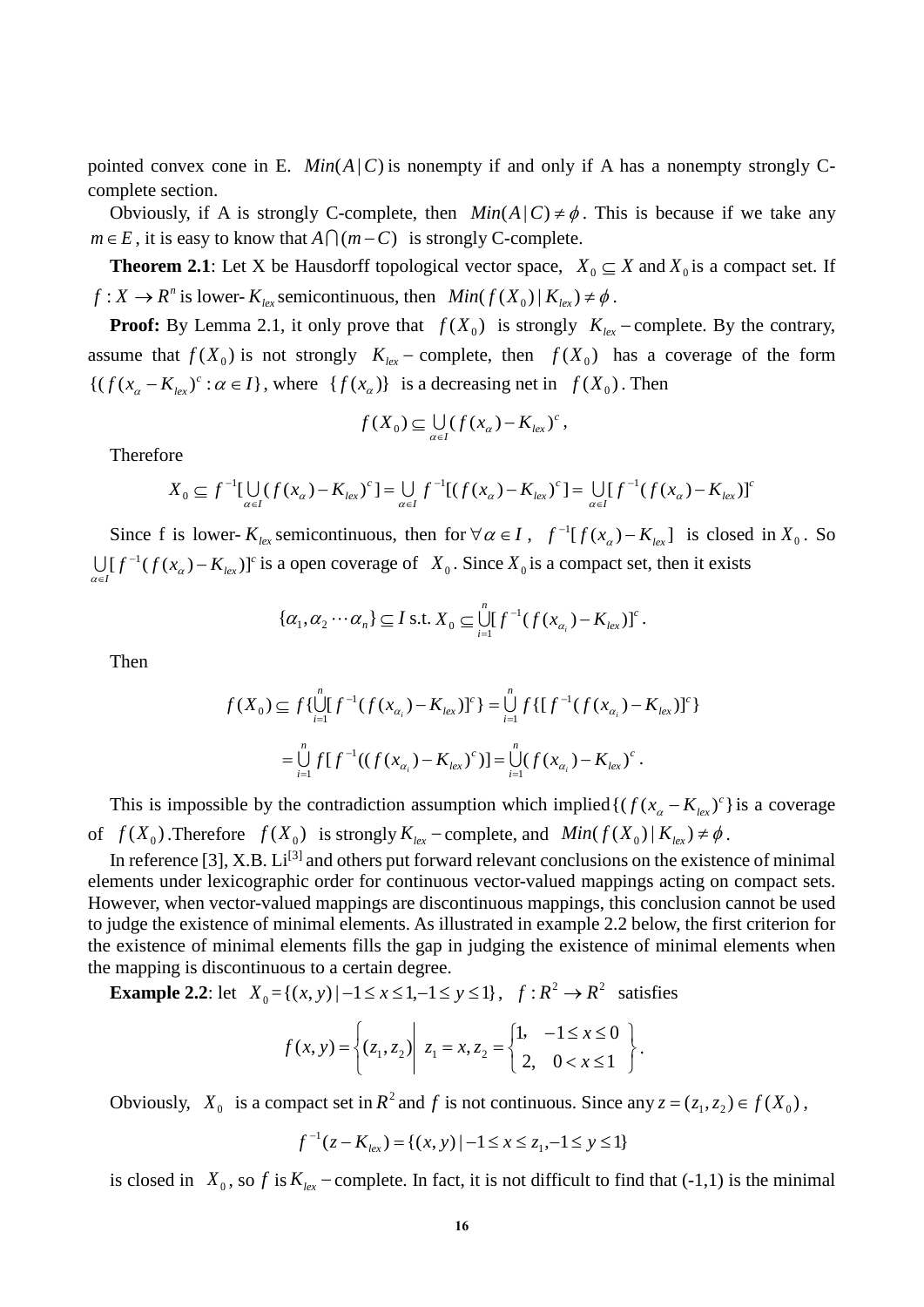element in  $f(X_0)$ .

However, the first criterion also has its limitations. The following example illustrate that continuous mapping is not necessarily  $K_{lex}$  – lower semicontinuous mapping.

**Example 2.3**: Change the mapping *f* in example 2.2 to  $f(x, y) = (x, y)$ , other conditions remain unchanged.

Obviously, *f* is a continuous mapping. Consider  $z_0 = (1, -1)$ , since

$$
f^{-1}(z_0 - K_{lex}) = \{(x, y) \mid -1 \le x < 1, -1 \le y \le 1\} \cup \{z_0\}
$$

is not closed in  $X_0$ , therefore f is not lower- $K_{lex}$  semicontinuous.

## **4. The second criterion for the existence of minimal elements**

**Lemma 3.1**<sup>[1]</sup>: If set  $X_0$  is a compact convex subset of Hausdorff topological vector space X, C is a closed convex cone in topological vector space Z. If  $f: X_0 \to Z$  is properly quasi-convex and lower-C semicontinuous, then it exists  $x_0 \in X_0$  s.t.  $\{f(x_0)\}\ = \text{Min}(f(X_0) \mid C)$ .

**Theorem 3.1**: Let *Y* is a Hausdorff topological vector space, and  $Y_0$  is a compact convex subset of *Y* .  $f: Y \to R^2$  is a vector valued mapping, if *f* satisfies:

(1) It exists  $x_0 < 0$ , corresponding a closed convex pointed cone  $C_0 = cone\{conv\{(0,1), (1, x_0)\}\}\$ s.t. *f* is properly quasi-convex for  $C_0$ .

(2) For any  $n \in N_+$ ,  $C_n = cone\{conv\{(0,1), (1, x_0 - n)\}\}\$ , f is lower- $C_n$  semicontinuous. Then  $Min(f(Y_0) | K_{I_{\text{ex}}}) \neq \phi$ .

**Proof:** According to the definition of  $C_n$ , it is easy to know that  $C_n \subseteq C_{n+1}$ . Since f is properly quasi -convex for  $C_0$ ,  $f$  is properly quasi-convex for  $C_n$ ,  $\forall n \in N$ . According to Lemma 3.1, for any  $n \in N$ , There exist  $y_n \in f(Y_0)$  s.t.  $\{y_n\} = Min(f(Y_0) | C_n)$ .

Now we prove that for any  $n \in N$ ,  $Min(f(Y_0) | C_n) = \{y_0\}.$ 

Since  $Min(f(Y_0) | C_{n+1}) = \{y_{n+1}\}\$ , we have  $f(Y_0) \bigcap (y_{n+1} - C_{n+1}) = \{y_{n+1}\}\$ . Since  $C_{n+1} \supseteq C_n$ , we have  $f(Y_0)\bigcap(y_{n+1}-C_{n+1})\supseteq f(Y_0)\bigcap(y_{n+1}-C_n)$  and  $f(Y_0)\bigcap(y_{n+1}-C_n)\subseteq\{y_{n+1}\}\$ . It is obvious that  $\{y_{n+1}\}\subseteq f(Y_0)\bigcap(y_{n+1}-C_n)$ , so  $f(Y_0)\bigcap(y_{n+1}-C_n)=\{y_{n+1}\}\$ , i.e.  $y_{n+1}\in Min(f(Y_0)|C_n)=\{y_n\}$ . Thus, for any  $n \in N$ ,

$$
Min(f(Y_0) | C_n) = \{y_0\}
$$
 (1)

Next we prove that  $y_0 \in Min(f(Y_0) | K_{lex})$ . Since  $y_0 \in f(Y_0) \cap (y_0 - K_{lex})$ , it only need to prove that for any  $y \in f(Y_0)$ ,  $y \neq y_0$ , we have  $y \notin (y_0 - K_{lex})$ . By the contrary, assume exist  $m \in$  $f(Y_0)$  and  $m \neq y_0$  has  $y \in (y_0 - K_{lex})$ . Record the coordinate of  $y_0$  as  $(p_1, q_1)$ , the coordinate of m as  $(p_2, q_2)$ .

① If  $m \in (y_0 - K_{lex}) \cap \partial(y_0 - K_{lex})$ , for any  $n_1 \in N_+$ , we have  $m \in f(Y_0) \cap (y_0 - C_{n_1})$ . Thus  $f(Y_0) \bigcap (y_0 - C_{n_i}) \neq \{y_0\}$ . This is contradictory to (1).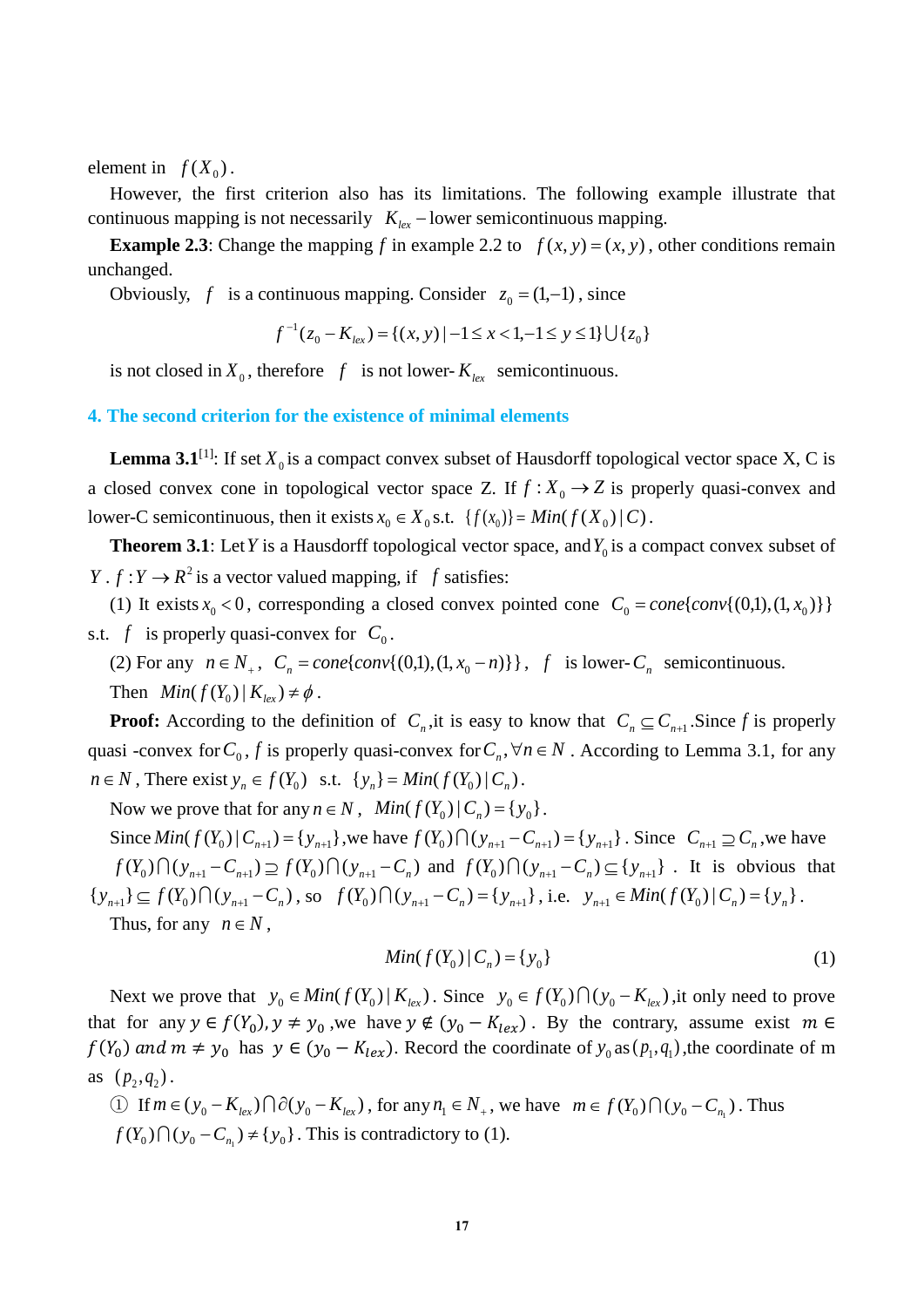② If  $m \in (y_0 - K_{lex}) \setminus \partial(y_0 - K_{lex})$ , it exists  $n_2 = \left[\frac{q_2 - q_1}{q_2 - q_1}\right] - x_0 + 1$ 2  $P_1$  $\mathbf{I}_2 = \left[ \left| \frac{\mathbf{q}_2 - \mathbf{q}_1}{p_2 - p_1} \right| - x_0 \right] +$  $=$   $\left[ \left| \frac{q_2 - q_1}{q_2 - q_1} \right| - x \right]$  $n_2 = \left[\frac{q_2 - q_1}{p_2 - p_1} \middle| -x_0\right] + 1$  s.t.  $m \in f(Y_0) \cap (y_0 - C_{n_2})$ .

This is contradictory to (1).

According to the combination of  $\mathbb D$  and  $\mathbb Q$ , the hypothesis is not tenable. Thus  $y_0 \in Min(f(Y_0) | K_{I_{\text{av}}})$  i.e.  $Min(f(X_0) | K_{I_{\text{av}}}) \neq \emptyset$ .

**Example 3.2:** Let  $X_0 = \{(x, y) | 1 \le x \le 2, 1 \le y \le 2\}$ ,  $f : R^2 \to R^2$  satisfies

$$
f(x, y) = (x + y, -x - y),
$$

Then  $X_0$  is a compact convex set in  $R^2$  and  $f$  satisfies:

(1) Exist  $C_1 = cone\{conv\{(0,1), (1,-1)\}\}\$  s.t. *f* is properly quasi-convex for  $C_1$ .

(2) For any  $n \ge 2$ ,  $C_n = cone\{conv\{(0,1), (1,-n-1)\}\}\$ , since f is continuous mapping, f is lower- $C_n$  semicontinuous.

It is not difficult to find that  $(2,-2)$  is the minimal element of  $f(X_0)$ .

### **5. Summary**

As can be seen from example 2.2, the first criterion for the existence of minimal elements fills the gap in judging the existence of minimal elements when the mapping is discontinuous to a certain extent. However, the first criterion also has its limitations. It is not difficult to find from example 2.3 that some well-known continuous mappings (such as identity mappings) are not lower-  $K_{\text{per}}$ semicontinuous. In view of this, the second criterion for the existence of minimal elements is proposed in this paper. The second criterion is also applicable to some problems of judging the existence of minimal elements for discontinuous mappings. For example, example 2.2 also meets the conditions of the second criterion. In addition, since continuous and properly quasi-convex for  $K_{lex}$ mappings must meet the conditions of the second criterion, the second criterion is stronger than the first criterion in application.

## **Acknowledgements**

I would like to thank Dr. Caiyun Jin for her guidance on the paper, and also thank National Undergraduate Student Innovation & Entrepreneurship Program for its financial support for the project research.

Accepted another source of funding of National Undergraduate Student Innovation & Entrepreneurship Program (GJDC-2021-01-34)

## **Reference**s

*[1] F.Ferro. A Minimax Theorem for Vector-Valued Functions [J]. Journal of optimization Theory and Applications, 1989, 60(1): 19-31.*

*[2] F.Ferro. Optimization and Stability Results Through Cone Lower Semicontinuity [J]. Kluwer Academic Publishers, 1997, 5: 365-375.*

*[3] X.B.Li, S.J.Li, Z.M. Fang. A minimax theorem for vector-valued functions in lexicographic order [J]. Nonlinear Analysis, 73(2010): 1101-1108.*

*[4] H. W. Corley. An Existence Results for Maximizations with Respect to Cones [J]. Journal of Optimization Theory and Applications, 1980, 31(2): 277-281.*

*[5] J. JAHN. Vector Optimization [M]. Berlin:Spring-Verlag, 2004.*

*[6] Peng Liangxue. Handout on general topology [M]. Science Press, 2011: 39*